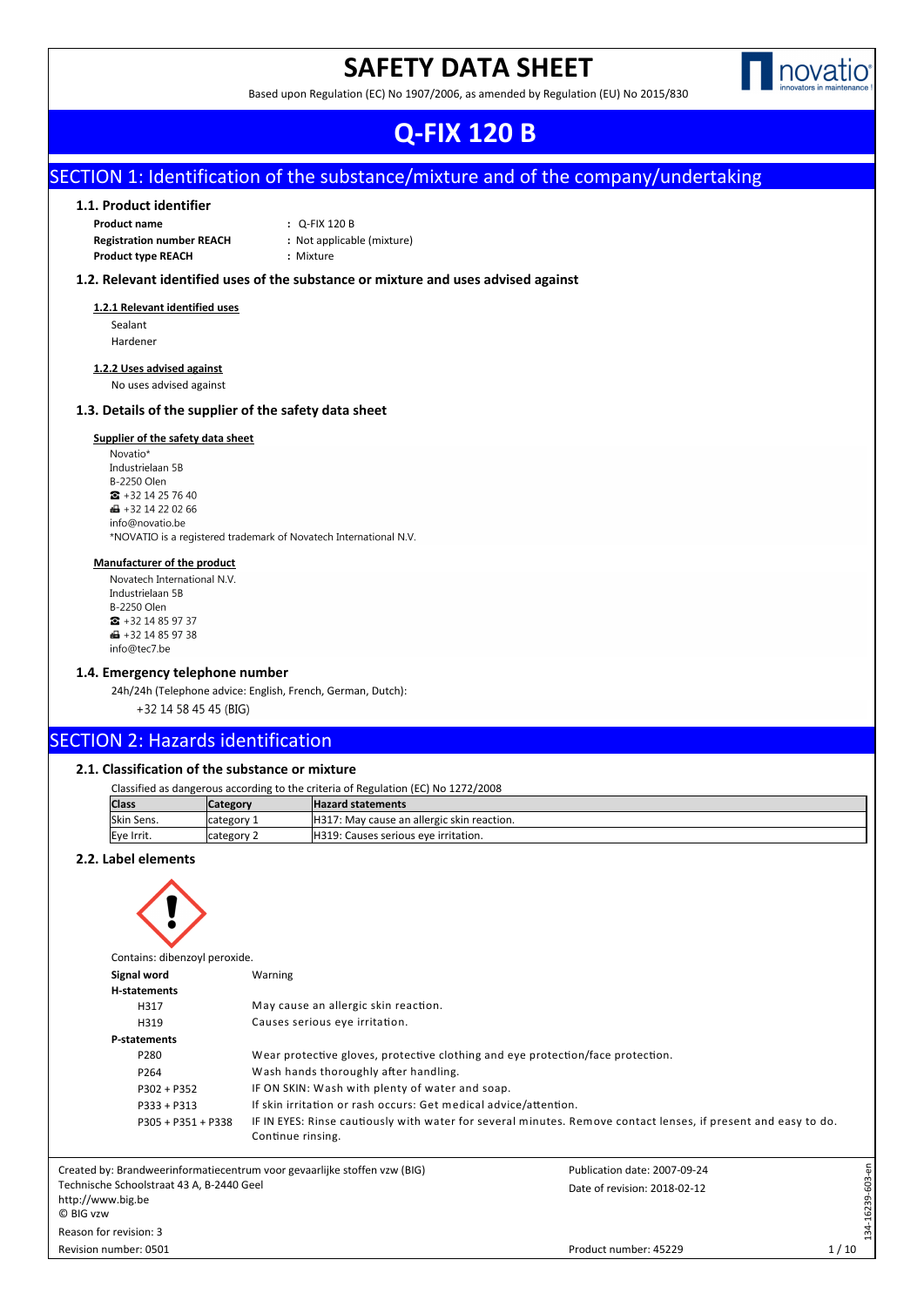P337 + P313 If eye irritation persists: Get medical advice/attention.

#### **2.3. Other hazards**

#### No other hazards known

## SECTION 3: Composition/information on ingredients

#### **3.1. Substances**

Not applicable

#### **3.2. Mixtures**

| <b>Name</b><br><b>REACH Registration No</b> | <b>CAS No</b><br><b>IEC No</b> | Conc. (C) | Classification according to CLP Note                                      |           | <b>Remark</b>      |
|---------------------------------------------|--------------------------------|-----------|---------------------------------------------------------------------------|-----------|--------------------|
| dibenzoyl peroxide<br>01-2119511472-50      | $194 - 36 - 0$<br>202-327-6    |           | 10%≤C<15% Org. Perox. B; H241<br>Skin Sens. 1; H317<br>Eye Irrit. 2; H319 | (1)(2)    | <b>Constituent</b> |
| quartz (SiO2)                               | 14808-60-7<br>238-878-4        | 1%≤C<5%   | <b>STOT RE 1: H372</b>                                                    | (5)(1)(2) | <b>Constituent</b> |

(1) For H-statements in full: see heading 16

(2) Substance with a Community workplace exposure limit

(5) This component is physically bound in the product

### SECTION 4: First aid measures

### **4.1. Description of first aid measures**

#### **General:**

If you feel unwell, seek medical advice.

#### **After inhalation:**

Remove the victim into fresh air. Respiratory problems: consult a doctor/medical service.

#### **After skin contact:**

Wash immediately with lots of water. Do not apply (chemical) neutralizing agents. Soap may be used. Take victim to a doctor if irritation persists.

#### **After eye contact:**

Rinse immediately with plenty of water. Remove contact lenses, if present and easy to do. Continue rinsing. Take victim to an ophthalmologist if irritation persists.

#### **After ingestion:**

Rinse mouth with water. Immediately after ingestion: give lots of water to drink. Consult a doctor/medical service if you feel unwell.

#### **4.2. Most important symptoms and effects, both acute and delayed**

**4.2.1 Acute symptoms After inhalation:** No effects known. **After skin contact:** No effects known. **After eye contact:** Irritation of the eye tissue. **After ingestion:** No effects known. **4.2.2 Delayed symptoms**

No effects known.

#### **4.3. Indication of any immediate medical attention and special treatment needed**

If applicable and available it will be listed below.

### SECTION 5: Firefighting measures

#### **5.1. Extinguishing media**

- **5.1.1 Suitable extinguishing media:**
	- Small fire: Quick-acting ABC powder extinguisher, Quick-acting BC powder extinguisher, Quick-acting class B foam extinguisher, Quick-acting CO2 extinguisher.

Major fire: Class B foam (not alcohol-resistant).

#### **5.1.2 Unsuitable extinguishing media:**

Small fire: Water (quick-acting extinguisher, reel); risk of puddle expansion. Major fire: Water; risk of puddle expansion.

### **5.2. Special hazards arising from the substance or mixture**

Upon combustion: CO and CO2 are formed.

#### **5.3. Advice for firefighters**

Reason for revision: 3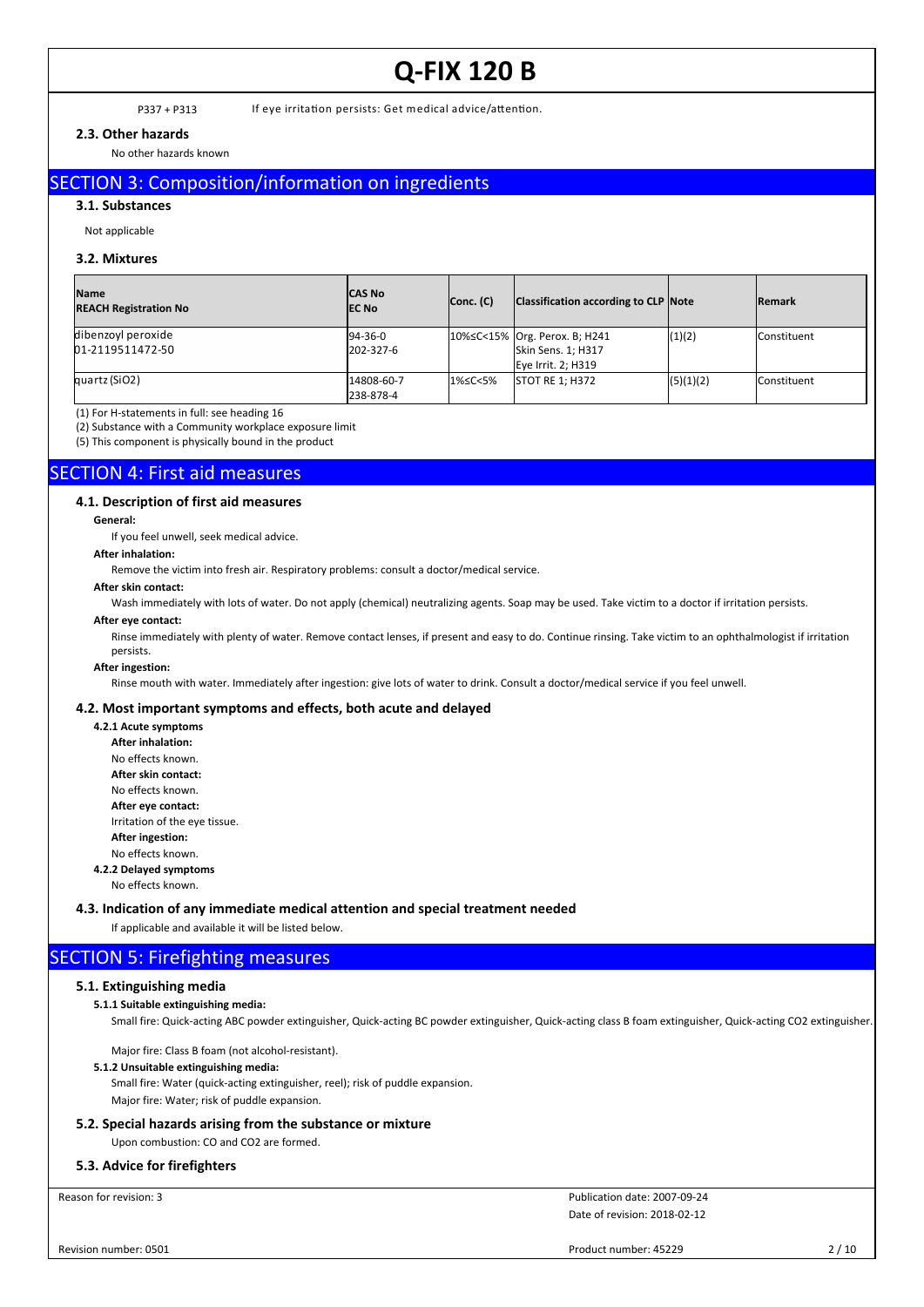#### **5.3.1 Instructions:**

No specific fire-fighting instructions required.

**5.3.2 Special protective equipment for fire-fighters:**

Gloves. Protective goggles. Protective clothing. Heat/fire exposure: compressed air/oxygen apparatus.

### SECTION 6: Accidental release measures

### **6.1. Personal precautions, protective equipment and emergency procedures**

#### No naked flames.

**6.1.1 Protective equipment for non-emergency personnel**

See heading 8.2

#### **6.1.2 Protective equipment for emergency responders**

Gloves. Protective goggles. Protective clothing.

Suitable protective clothing

See heading 8.2

#### **6.2. Environmental precautions**

Contain released product.

#### **6.3. Methods and material for containment and cleaning up**

Scoop solid spill into closing containers. Clean contaminated surfaces with an excess of water. Wash clothing and equipment after handling.

#### **6.4. Reference to other sections**

See heading 13.

## **SECTION 7: Handling and storage**

The information in this section is a general description. If applicable and available, exposure scenarios are attached in annex. Always use the relevant exposure scenarios that correspond to your identified use.

#### **7.1. Precautions for safe handling**

Keep away from naked flames/heat. Observe very strict hygiene - avoid contact. Keep container tightly closed. Remove contaminated clothing immediately.

#### **7.2. Conditions for safe storage, including any incompatibilities**

#### **7.2.1 Safe storage requirements:**

Storage temperature: 5 °C - 25 °C. Store in a cool area. Store in a dry area. Store in a dark area. Keep container in a well-ventilated place. Fireproof storeroom. Keep only in the original container. Meet the legal requirements.

#### **7.2.2 Keep away from:**

Heat sources, oxidizing agents, water/moisture.

### **7.2.3 Suitable packaging material:**

No data available

#### **7.2.4 Non suitable packaging material:**

No data available

#### **7.3. Specific end use(s)**

If applicable and available, exposure scenarios are attached in annex. See information supplied by the manufacturer.

## SECTION 8: Exposure controls/personal protection

### **8.1. Control parameters**

#### **8.1.1 Occupational exposure**

#### **a) Occupational exposure limit values**

If limit values are applicable and available these will be listed below.

| <b>Belgium</b>                      |                                                                                       |                     |
|-------------------------------------|---------------------------------------------------------------------------------------|---------------------|
| Peroxyde de dibenzoyle              | Time-weighted average exposure limit 8 h                                              | 5 mg/m <sup>3</sup> |
| France                              |                                                                                       |                     |
| Peroxyde de dibenzoyle              | Time-weighted average exposure limit 8 h (VL: Valeur non<br>réglementaire indicative) | 5 mg/ $m3$          |
| Germany                             |                                                                                       |                     |
| Dibenzoylperoxid                    | Time-weighted average exposure limit 8 h (TRGS 900)                                   | $5 \text{ mg/m}^3$  |
| UK                                  |                                                                                       |                     |
| Dibenzoyl peroxide                  | Time-weighted average exposure limit 8 h (Workplace exposure limit<br>(EH40/2005))    | 5 mg/m <sup>3</sup> |
| USA (TLV-ACGIH)                     |                                                                                       |                     |
| Benzoyl peroxide                    | Time-weighted average exposure limit 8 h (TLV - Adopted Value)                        | 5 mg/m <sup>3</sup> |
| b) National biological limit values |                                                                                       |                     |
| Reason for revision: 3              | Publication date: 2007-09-24                                                          |                     |
|                                     | Date of revision: 2018-02-12                                                          |                     |
| Revision number: 0501               | Product number: 45229                                                                 | 3/10                |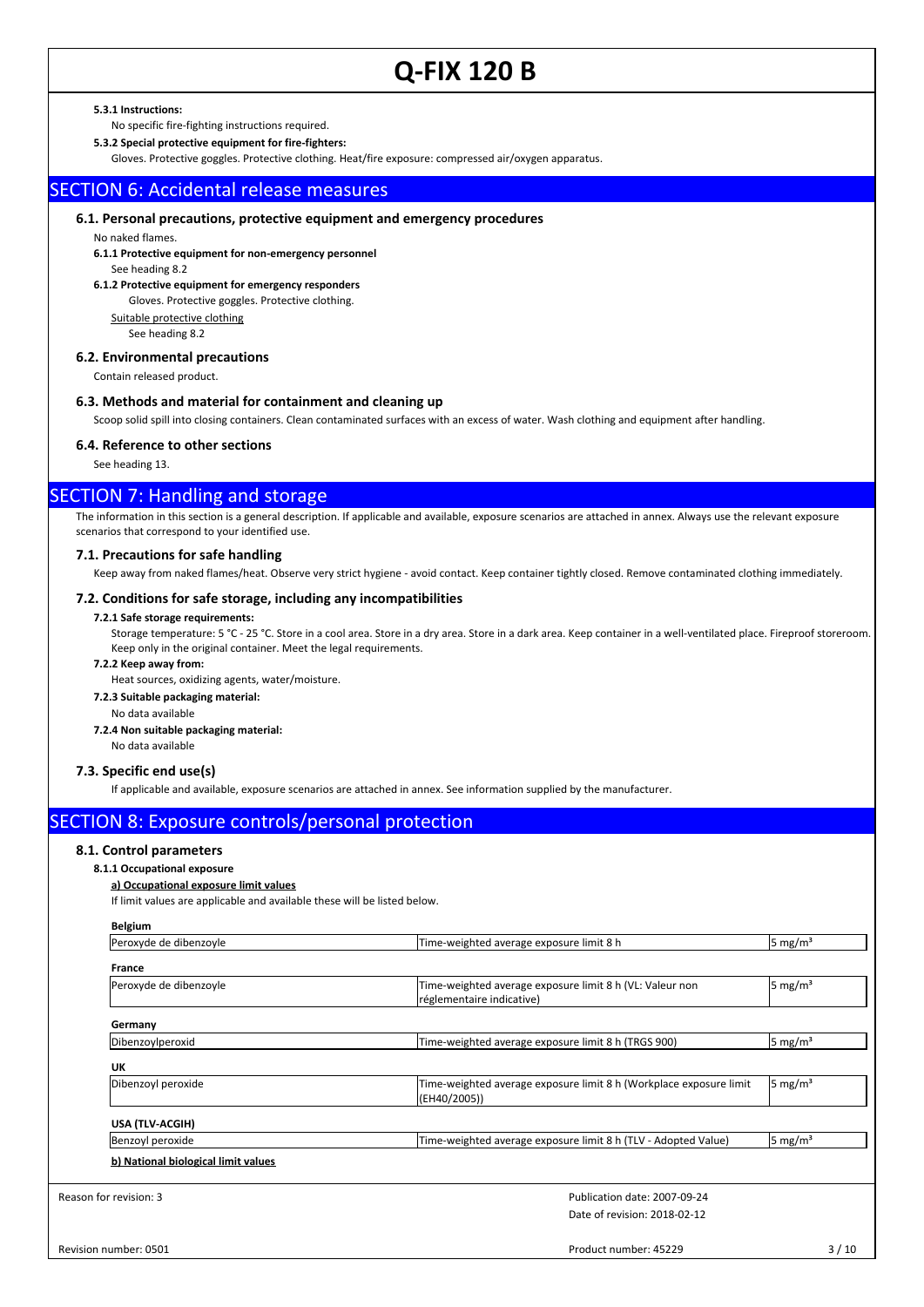If limit values are applicable and available these will be listed below.

| 8.1.2 Sampling methods |               |               |
|------------------------|---------------|---------------|
| <b>Product name</b>    | <b>Test</b>   | <b>Number</b> |
| Benzovl Peroxide       | <b>INIOSH</b> | l5009         |

## **8.1.3 Applicable limit values when using the substance or mixture as intended**

If limit values are applicable and available these will be listed below.

### **8.1.4 DNEL/PNEC values**

**DNEL/DMEL - Workers**

|  | dibenzoyl peroxide |  |
|--|--------------------|--|
|  |                    |  |

| <b>Effect level (DNEL/DMEL)</b> | <b>Type</b>                           | <b>Value</b>                  | <b>IRemark</b> |
|---------------------------------|---------------------------------------|-------------------------------|----------------|
| <b>DNEL</b>                     | Long-term systemic effects dermal     | $6.6 \,\mathrm{mg/kg}$ bw/day |                |
|                                 | Long-term systemic effects inhalation | $11.75~\mathrm{mg/m^3}$       |                |

#### **DNEL/DMEL - General population** dibenzoyl peroxide

| <b>Effect level (DNEL/DMEL)</b> | 'Type                                 | <b>Nalue</b>               | <b>IRemark</b> |
|---------------------------------|---------------------------------------|----------------------------|----------------|
| <b>IDNEL</b>                    | Long-term systemic effects dermal     | $3.3 \text{ mg/kg}$ bw/day |                |
|                                 | Long-term systemic effects inhalation | $2.9 \,\mathrm{mg/m^3}$    |                |
|                                 | Long-term systemic effects oral       | $1.65$ mg/kg bw/day        |                |

#### **PNEC**

dibenzoyl peroxide

| <b>Compartments</b>          | <b>Value</b>             | <b>Remark</b> |
|------------------------------|--------------------------|---------------|
| Fresh water                  | $0.602 \mu g/l$          |               |
| Marine water                 | $0.0602 \mu g/l$         |               |
| Aqua (intermittent releases) | $0.602 \mu g/l$          |               |
| <b>STP</b>                   | $0.35$ mg/l              |               |
| Fresh water sediment         | 0.338 mg/kg sediment dw  |               |
| Marine water sediment        | 0.0338 mg/kg sediment dw |               |
| Soil                         | $0.0758$ mg/kg soil dw   |               |
| Oral                         | 6.67 mg/kg food          |               |

#### **8.1.5 Control banding**

If applicable and available it will be listed below.

#### **8.2. Exposure controls**

The information in this section is a general description. If applicable and available, exposure scenarios are attached in annex. Always use the relevant exposure scenarios that correspond to your identified use.

#### **8.2.1 Appropriate engineering controls**

Keep away from naked flames/heat. Measure the concentration in the air regularly. Carry operations in the open/under local exhaust/ventilation or with respiratory protection.

#### **8.2.2 Individual protection measures, such as personal protective equipment**

Observe very strict hygiene - avoid contact. Keep container tightly closed. Do not eat, drink or smoke during work.

#### a) Respiratory protection:

Full face mask with filter type A at conc. in air > exposure limit.

#### b) Hand protection:

| Gloves.          |                          |                  |  |
|------------------|--------------------------|------------------|--|
| <b>Materials</b> | <b>Breakthrough time</b> | <b>Thickness</b> |  |
| nitrile rubber   | 480 minutes              | $10.5$ mm        |  |

- materials (good resistance)

Nitrile rubber, butyl rubber.

c) Eye protection:

#### Protective goggles.

d) Skin protection:

Protective clothing.

**8.2.3 Environmental exposure controls:**

See headings 6.2, 6.3 and 13

### SECTION 9: Physical and chemical properties

#### **9.1. Information on basic physical and chemical properties**

| Physical form           | Paste                    |
|-------------------------|--------------------------|
| <b>Odour</b>            | Characteristic odour     |
| Odour threshold         | No data available        |
| Colour                  | <b>Black</b>             |
| Particle size           | Not applicable (liquid)  |
| <b>Explosion limits</b> | No data available        |
| Flammability            | Non-flammable            |
| Log Kow                 | Not applicable (mixture) |
| Dynamic viscosity       | No data available        |
| Kinematic viscosity     | No data available        |

Reason for revision: 3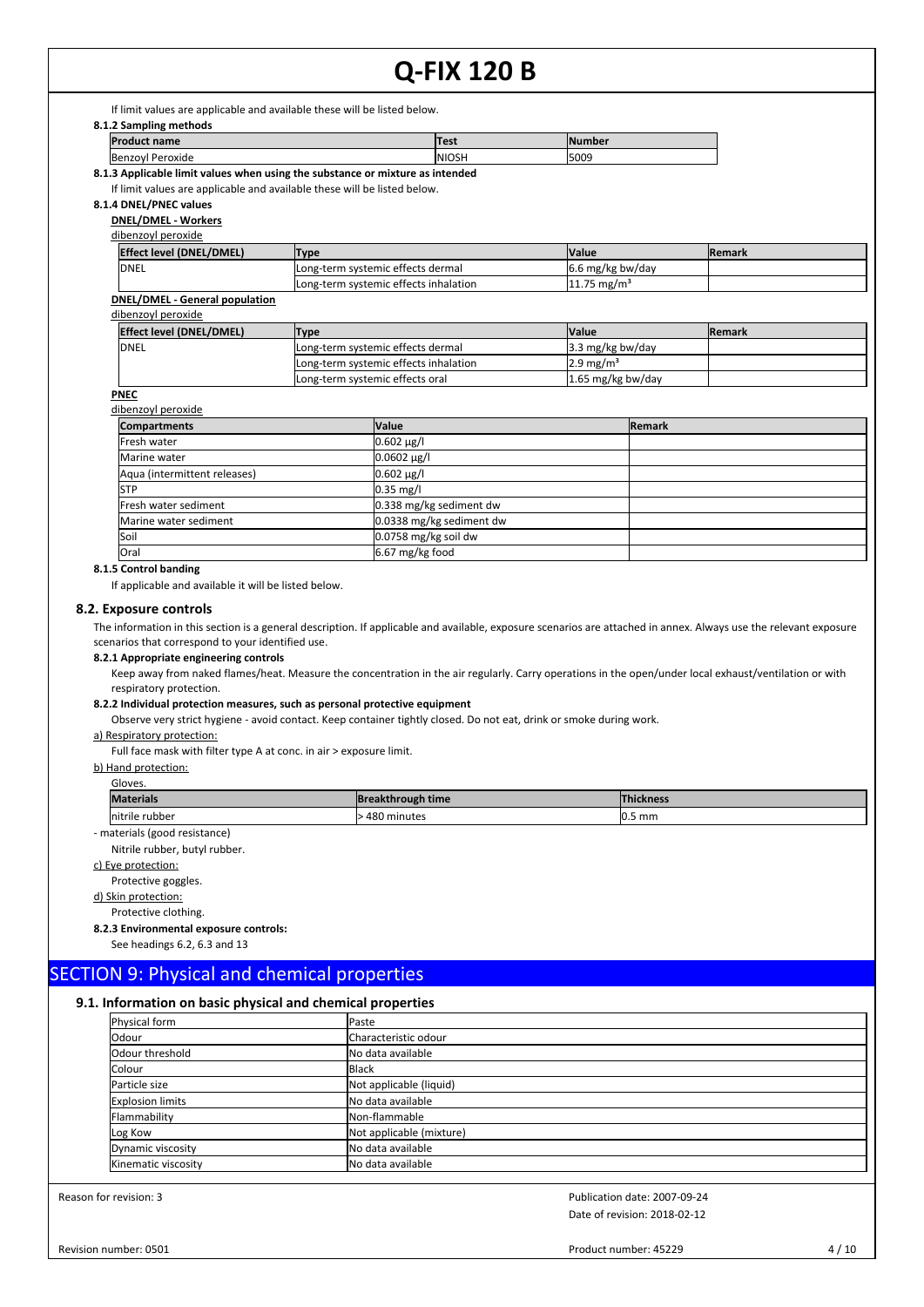| Melting point               | No data available                                      |
|-----------------------------|--------------------------------------------------------|
| <b>Boiling point</b>        | INo data available                                     |
| Evaporation rate            | No data available                                      |
| Relative vapour density     | No data available                                      |
| Vapour pressure             | No data available                                      |
| Solubility                  | Water ; insoluble                                      |
| Relative density            | l1.59 : 20 °C                                          |
| Decomposition temperature   | <b>I</b> No data available                             |
| Auto-ignition temperature   | <b>I</b> No data available                             |
| Flash point                 | Not applicable                                         |
| <b>Explosive properties</b> | No chemical group associated with explosive properties |
| Oxidising properties        | No chemical group associated with oxidising properties |
| <b>pH</b>                   | No data available                                      |

### **9.2. Other information**

 $SADT$  > 60 °C

## SECTION 10: Stability and reactivity

#### **10.1. Reactivity**

Heating increases the fire hazard.

#### **10.2. Chemical stability**

Stable under normal conditions.

## **10.3. Possibility of hazardous reactions**

Reacts with (strong) oxidizers. **10.4. Conditions to avoid**

#### **Precautionary measures**

Keep away from naked flames/heat.

#### **10.5. Incompatible materials**

Oxidizing agents, water/moisture.

#### **10.6. Hazardous decomposition products**

Upon combustion: CO and CO2 are formed.

## SECTION 11: Toxicological information

#### **11.1. Information on toxicological effects**

**11.1.1 Test results**

#### **Acute toxicity**

#### Q-FIX 120 B

No (test)data on the mixture available

Judgement is based on the relevant ingredients

dibenzoyl peroxide

| <b>Route of exposure</b> | <b>IParameter IMethod</b> |                                                      | <b>Value</b>      | <b>Exposure time</b> | <b>Species</b> | <b>Value</b>           | <b>IRemark</b> |
|--------------------------|---------------------------|------------------------------------------------------|-------------------|----------------------|----------------|------------------------|----------------|
|                          |                           |                                                      |                   |                      |                | determination          |                |
| <b>Oral</b>              | LD <sub>50</sub>          | Equivalent to OECD<br>401                            | $>$ 5000 mg/kg bw |                      | Rat (male)     | Weight of<br>levidence |                |
| Inhalation (dust)        | ILCO                      | Equivalent to OECD 24.3 mg/m <sup>3</sup> air<br>403 |                   | l4 h                 | Rat (male)     | Experimental<br>Ivalue |                |

**Conclusion**

Not classified for acute toxicity

**Corrosion/irritation**

### Q-FIX 120 B

No (test)data on the mixture available

Classification is based on the relevant ingredients

### dibenzoyl peroxide

| <b>Route of exposure Result</b> |                                 | <b>Method</b>                 | <b>Exposure time</b> | Time point       | <b>Species</b> | <b>Value</b>         | <b>Remark</b> |
|---------------------------------|---------------------------------|-------------------------------|----------------------|------------------|----------------|----------------------|---------------|
|                                 |                                 |                               |                      |                  |                | <b>determination</b> |               |
| lEye                            | <b>Moderately</b><br>irritating | Equivalent to OECD<br>405     |                      | 24; 48; 72 hours | Rabbit         | Expert judgement     |               |
| lSkin                           | Not irritating                  | Equivalent to OECD 4 h<br>404 |                      | 24: 72 hours     | Rabbit         | Experimental value   |               |

**Conclusion**

Reason for revision: 3

Date of revision: 2018-02-12 Publication date: 2007-09-24

Revision number: 0501

Product number: 45229 5 / 10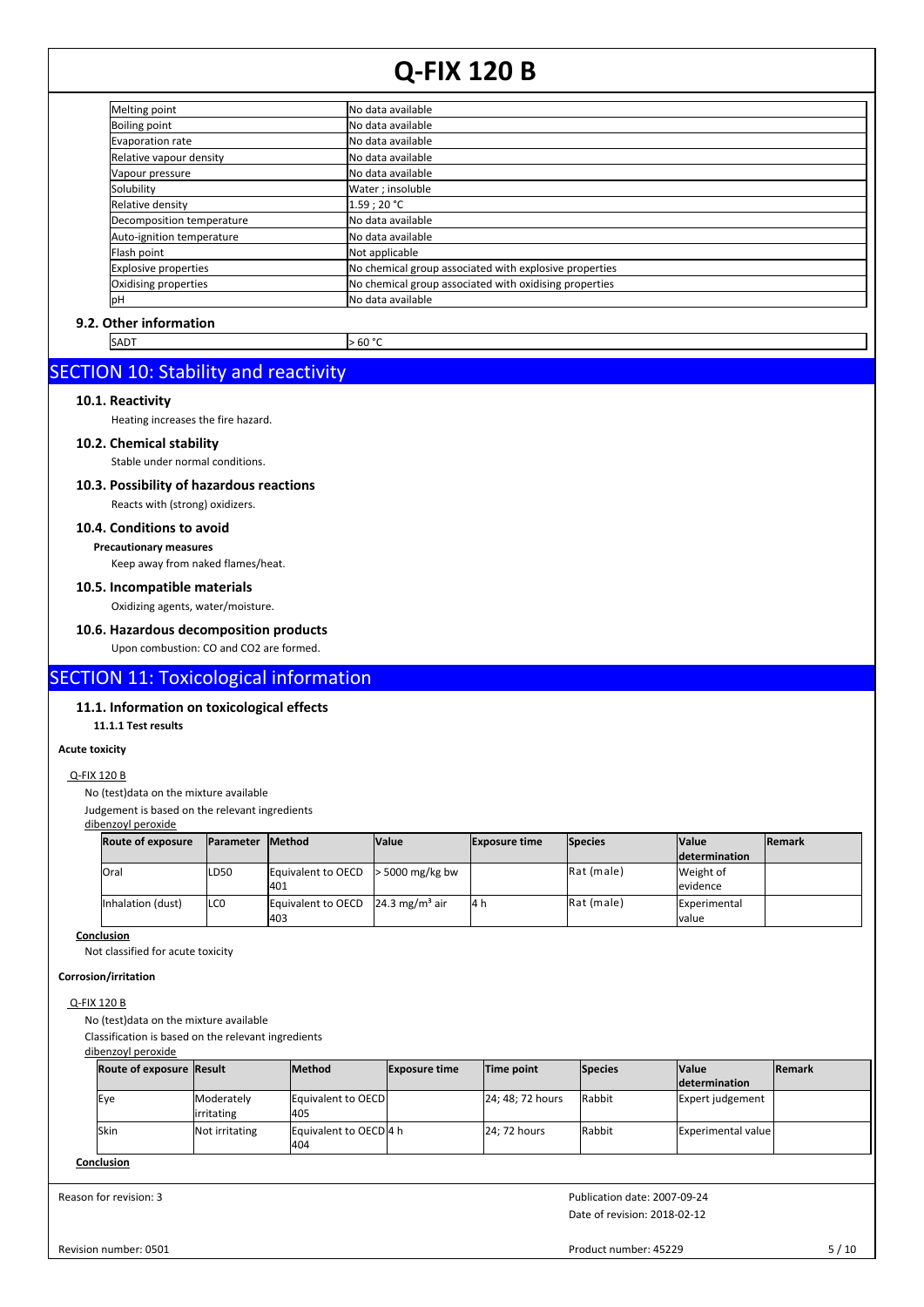Causes serious eye irritation.

Not classified as irritating to the skin Not classified as irritating to the respiratory system

### **Respiratory or skin sensitisation**

#### Q-FIX 120 B

No (test)data on the mixture available

Classification is based on the relevant ingredients

#### dibenzoyl peroxide

| Route of exposure Result |             | <b>IMethod</b>             | <b>Exposure time</b> | <b>Observation time Species</b><br><b>lpoint</b> | Value determination Remark        |  |
|--------------------------|-------------|----------------------------|----------------------|--------------------------------------------------|-----------------------------------|--|
| <b>Skin</b>              | Sensitizing | Equivalent to OECD<br>1429 | 3 dav(s)             |                                                  | Mouse (female) Experimental value |  |

#### **Conclusion**

May cause an allergic skin reaction.

Not classified as sensitizing for inhalation

#### **Specific target organ toxicity**

#### Q-FIX 120 B

No (test)data on the mixture available

Because of the form in which the mixture is placed on the market, the risk by inhalation is negligible

#### dibenzoyl peroxide

| Route of exposure  Parameter |       | <b>Method</b>   | <b>Value</b>                     | <b>Organ</b> | <b>Effect</b> | <b>Exposure time</b> | <b>Species</b>     | <b>Value</b><br><b>determination</b> |
|------------------------------|-------|-----------------|----------------------------------|--------------|---------------|----------------------|--------------------|--------------------------------------|
| <b>Oral</b>                  | INOEL | <b>OECD 422</b> | $500 \,\mathrm{mg/kg}$<br>bw/day |              | No effect     |                      | <b>IRat (male)</b> | Experimental<br>value                |
| lOral                        | INOEL | <b>OECD 422</b> | $1000$ mg/kg<br>bw/day           |              | No effect     |                      | Rat (female)       | Experimental<br>value                |

#### **Conclusion**

Not classified for subchronic toxicity

#### **Mutagenicity (in vitro)**

#### Q-FIX 120 B

No (test)data on the mixture available

#### dibenzoyl peroxide

| Result   | <b>Method</b> | Test substrate                         | <b>IEffect</b>    | Value determination        |
|----------|---------------|----------------------------------------|-------------------|----------------------------|
| Negative | OECD 476      | Mouse (lymphoma L5178Y<br><b>cells</b> | <b>No effect</b>  | <b>IExperimental value</b> |
| Negative | Ames test     | Bacteria (S.typhimurium)               | <b>INo effect</b> | <b>IExperimental value</b> |

#### **Mutagenicity (in vivo)**

### Q-FIX 120 B

No (test)data on the mixture available

Judgement is based on the relevant ingredients

dibenzoyl peroxide

| <b>Result</b> | lMethod | <b>IExposure time</b> | Test substrate         | <b>Organ</b> | e determination<br><b>Value</b> |
|---------------|---------|-----------------------|------------------------|--------------|---------------------------------|
| Negative      |         | २ week(s,             | Mouse<br>(male/female) |              | <b>IExperimental value</b>      |
|               |         |                       |                        |              |                                 |

#### **Conclusion**

Not classified for mutagenic or genotoxic toxicity

#### **Carcinogenicity**

#### Q-FIX 120 B

No (test)data on the mixture available

Judgement is based on the relevant ingredients

#### dibenzoyl peroxide

| <b>Route of</b> | <b>Parameter</b> | <b>Method</b>  | <b>Value</b> | <b>Exposure time</b> | Species       | <b>Effect</b>    | <b>Organ</b> | <b>Value</b>         |
|-----------------|------------------|----------------|--------------|----------------------|---------------|------------------|--------------|----------------------|
| exposure        |                  |                |              |                      |               |                  |              | <i>determination</i> |
| Dermal          | <b>NOEL</b>      | Carcinogenic   | 40 mg/animal | $2$ year(s)          | Mouse         | No effect        |              | Weight of            |
|                 |                  | toxicity study |              |                      | (male/female) |                  |              | levidence            |
| lOral           | <b>NOAEL</b>     | Not determined | 2800 mg/kg   | $120$ week(s)        | <b>IRat</b>   | No adverse       |              | Weight of            |
|                 |                  |                | bw/day       |                      | (male/female) | systemic effects |              | levidence            |
| lOral           | <b>NOAEL</b>     | Not determined | 2800 mg/kg   | $ 80$ week $(s)$     | Mouse         | No adverse       |              | Weight of            |
|                 |                  |                | bw/day       |                      | (male/female) | systemic effects |              | levidence            |

#### **Conclusion**

Not classified for carcinogenicity

Reason for revision: 3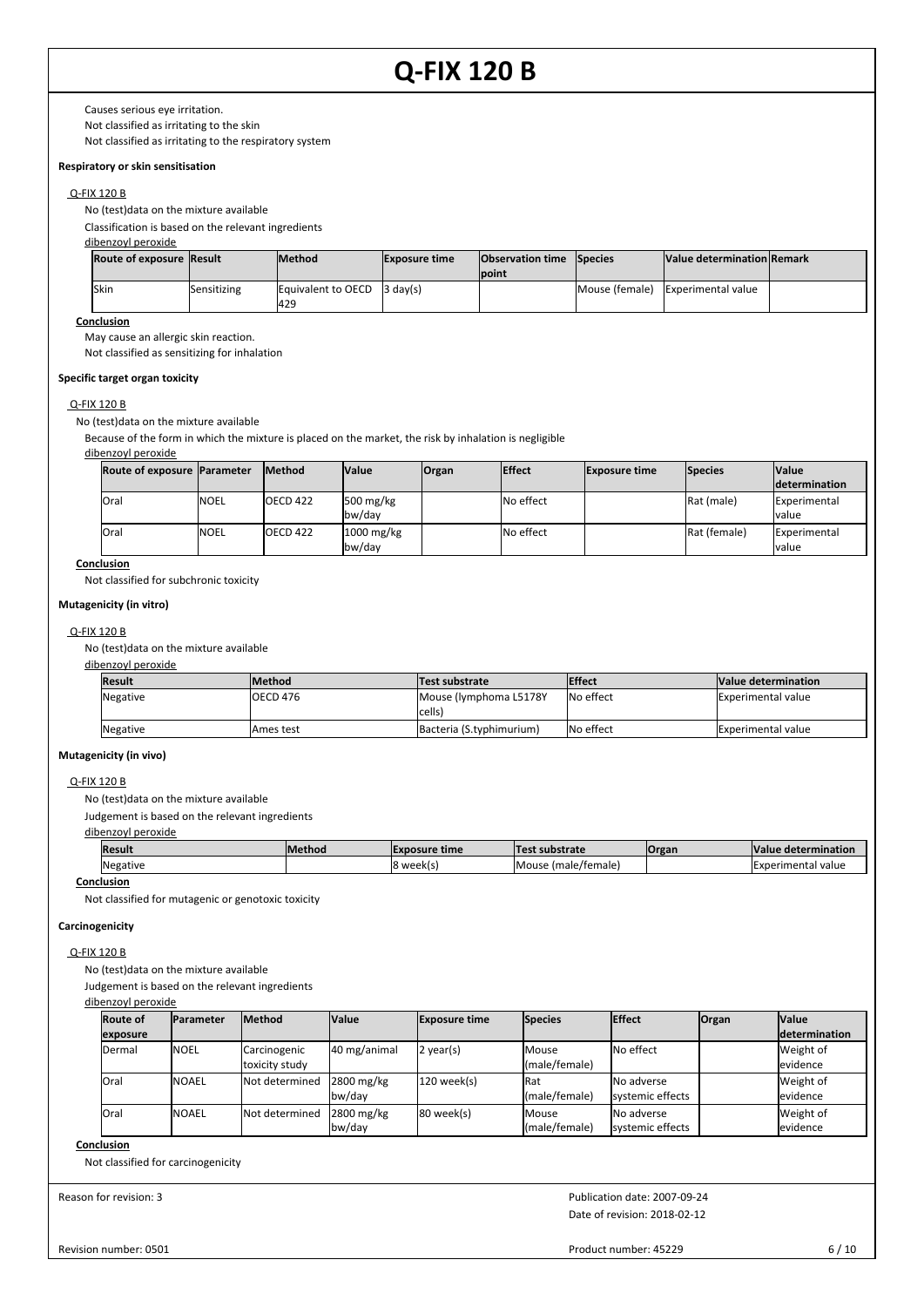#### **Reproductive toxicity**

### Q-FIX 120 B

No (test)data on the mixture available

Judgement is based on the relevant ingredients

dibenzoyl peroxide

|                        | <b>IParameter</b> | <b>Method</b>   | <b>Value</b> | <b>Exposure time Species</b> |               | <b>Effect</b> | <b>Organ</b> | <b>Value</b>          |
|------------------------|-------------------|-----------------|--------------|------------------------------|---------------|---------------|--------------|-----------------------|
|                        |                   |                 |              |                              |               |               |              | <b>Idetermination</b> |
| Developmental toxicity | <b>NOAEL (F1)</b> | <b>OECD 422</b> | 500 mg/ $kg$ |                              | Rat           | No effect     |              | <b>IExperimental</b>  |
|                        |                   |                 | bw/dav       |                              | (male/female) |               |              | Ivalue                |
| Effects on fertility   | INOAEL (P)        | <b>OECD 422</b> | $1000$ mg/kg |                              | Rat           | No effect     |              | Experimental          |
|                        |                   |                 | bw/dav       |                              | (male/female) |               |              | Ivalue                |

#### **Conclusion**

Not classified for reprotoxic or developmental toxicity

#### **Toxicity other effects**

Q-FIX 120 B

No (test)data on the mixture available

#### **Chronic effects from short and long-term exposure**

Q-FIX 120 B

Skin rash/inflammation.

## SECTION 12: Ecological information

#### **12.1. Toxicity**

#### Q-FIX 120 B

No (test)data on the mixture available

Judgement of the mixture is based on the relevant ingredients

dibenzoyl peroxide

|                                                  | <b>Parameter</b> | <b>Method</b>   | <b>Value</b>        | Duration   | <b>Species</b>                                    | Test design           | Fresh/salt<br>water | Value determination                |
|--------------------------------------------------|------------------|-----------------|---------------------|------------|---------------------------------------------------|-----------------------|---------------------|------------------------------------|
| Acute toxicity fishes                            | <b>LC50</b>      | <b>OECD 203</b> | $0.0602$ mg/l       | 96 h       | Oncorhynchus<br>mykiss                            | Semi-static<br>system | Fresh water         | <b>Experimental value</b>          |
| Acute toxicity crustacea                         | EC <sub>50</sub> | <b>OECD 202</b> | $0.11$ mg/l         | 48 h       | Daphnia magna                                     | Static system         | <b>Fresh water</b>  | <b>Experimental value</b>          |
| Toxicity algae and other aquatic NOEC<br>Iplants |                  | <b>OECD 201</b> | $0.0711$ mg/l       | 72 h       | Pseudokirchnerie Static system<br>lla subcapitata |                       | <b>IFresh water</b> | <b>Experimental value</b>          |
|                                                  | <b>NOEC</b>      | <b>OECD 201</b> | $0.02 \text{ mg/l}$ | 72 h       | Pseudokirchnerie Static system<br>lla subcapitata |                       | <b>Fresh water</b>  | Experimental value;<br>Growth rate |
| Toxicity aquatic micro-<br>organisms             | <b>EC50</b>      | <b>OECD 209</b> | $35 \text{ mg/l}$   | 30 minutes | <b>Activated sludge</b>                           | Static system         | Fresh water         | <b>Experimental value</b>          |

Classification and labelling do not correspond to those of Annex VI

#### **Conclusion**

Not classified as dangerous for the environment according to the criteria of Regulation (EC) No 1272/2008

#### **12.2. Persistence and degradability**

#### dibenzoyl peroxide

**Biodegradation water**

| <b>Method</b>                            | <b>Value</b> | <b>IDuration</b>           | Value determination       |  |  |  |  |  |  |
|------------------------------------------|--------------|----------------------------|---------------------------|--|--|--|--|--|--|
| <b>IOECD 301D: Closed Bottle Test</b>    | 68%          | $ 28 \text{ day}(s) $      | <b>Experimental value</b> |  |  |  |  |  |  |
| Half-life water (t1/2 water)             |              |                            |                           |  |  |  |  |  |  |
| <b>Method</b>                            | Value        | <b>IPrimary</b>            | Value determination       |  |  |  |  |  |  |
|                                          |              | degradation/mineralisation |                           |  |  |  |  |  |  |
| OECD 111: Hydrolysis as a function of pH | 5 h          | Primary degradation        | <b>Experimental value</b> |  |  |  |  |  |  |

#### **Conclusion**

Does not contain any not readily biodegradable component(s)

#### **12.3. Bioaccumulative potential**

#### Q-FIX 120 B

#### **Log Kow**

| lMethod | emark<br>ы                  | <b>Value</b> | <b>nerature</b><br><b>Tor</b> | <b>Value</b><br><b>rmination</b><br>ופו |
|---------|-----------------------------|--------------|-------------------------------|-----------------------------------------|
|         | INot applicable<br>(mixture |              |                               |                                         |

Reason for revision: 3

Date of revision: 2018-02-12 Publication date: 2007-09-24

Revision number: 0501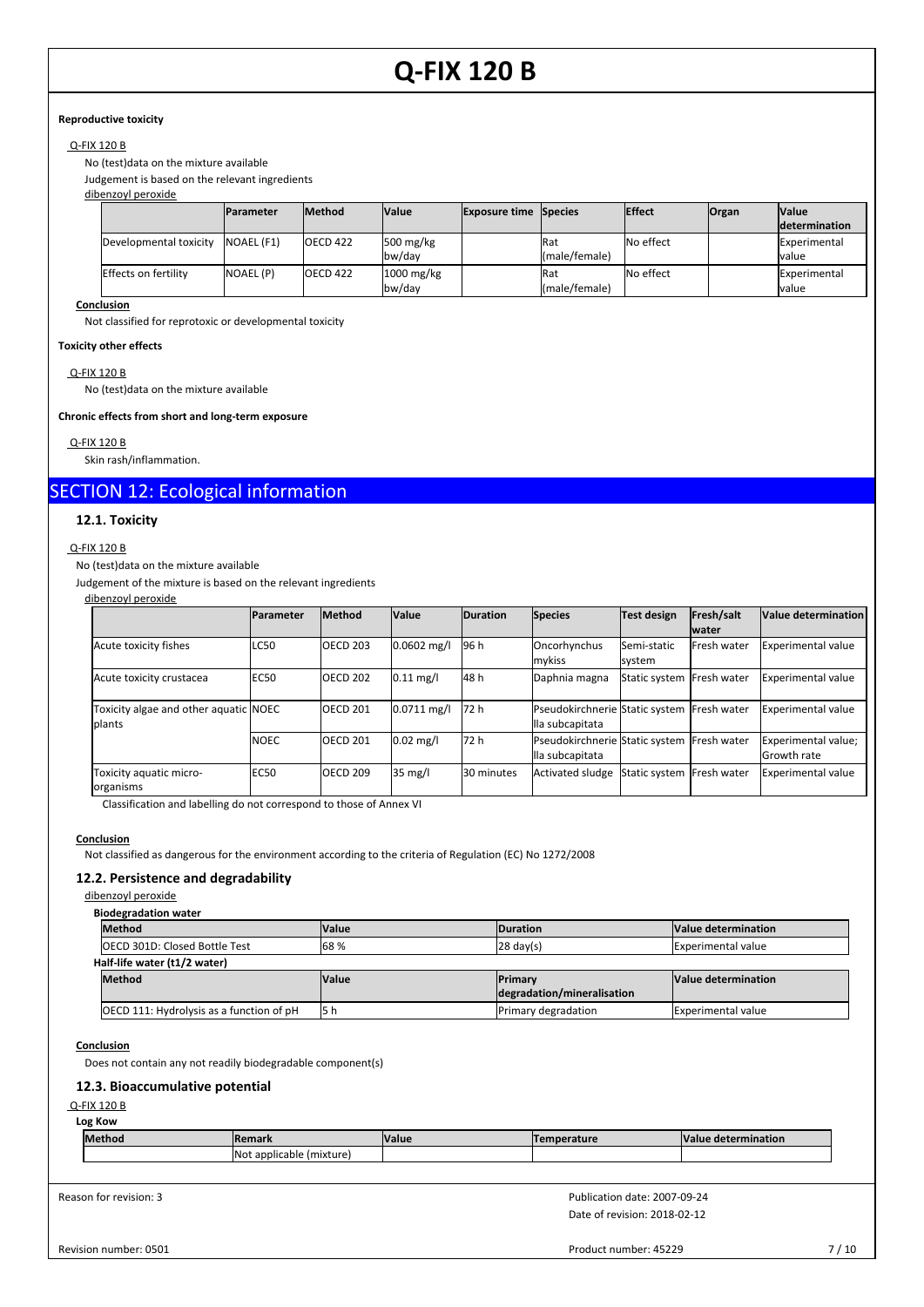dibenzoyl peroxide

**Log Kow**

| -------        |               |              |            |                                          |
|----------------|---------------|--------------|------------|------------------------------------------|
| <b>Methor</b>  | <b>Remark</b> | <b>Value</b> | ture       | rmination<br>aeter<br>alue               |
| . .<br>ັ<br>-- |               | .            | 220<br>144 | value<br>eental<br>$v_{\text{max}}$<br>⊩ |

**Conclusion**

Does not contain bioaccumulative component(s)

#### **12.4. Mobility in soil**

#### dibenzoyl peroxide

**(log) Koc**

| m.       | IM،<br>חחו | <b>Value</b> | mination<br>Wali.<br>П6                 |
|----------|------------|--------------|-----------------------------------------|
| llog Koc | וחו<br>. . | ۰            | perimenta<br>value<br>н а<br>$ \Lambda$ |

#### **Conclusion**

Contains component(s) that adsorb(s) into the soil

#### **12.5. Results of PBT and vPvB assessment**

Does not contain component(s) that meet(s) the criteria of PBT and/or vPvB as listed in Annex XIII of Regulation (EC) No 1907/2006.

#### **12.6. Other adverse effects**

#### Q-FIX 120 B

**Fluorinated greenhouse gases (Regulation (EU) No 517/2014)**

None of the known components is included in the list of fluorinated greenhouse gases (Regulation (EU) No 517/2014)

#### **Ozone-depleting potential (ODP)**

Not classified as dangerous for the ozone layer (Regulation (EC) No 1005/2009)

#### SECTION 13: Disposal considerations

The information in this section is a general description. If applicable and available, exposure scenarios are attached in annex. Always use the relevant exposure scenarios that correspond to your identified use.

#### **13.1. Waste treatment methods**

**13.1.1 Provisions relating to waste**

#### **European Union**

Hazardous waste according to Directive 2008/98/EC, as amended by Regulation (EU) No 1357/2014 and Regulation (EU) No 2017/997. Waste material code (Directive 2008/98/EC, Decision 2000/0532/EC).

08 04 09\* (wastes from MFSU of adhesives and sealants (including waterproofing products): waste adhesives and sealants containing organic solvents or other hazardous substances). Depending on branch of industry and production process, also other waste codes may be applicable.

#### **13.1.2 Disposal methods**

Remove waste in accordance with local and/or national regulations. Hazardous waste shall not be mixed together with other waste. Different types of hazardous waste shall not be mixed together if this may entail a risk of pollution or create problems for the further management of the waste. Hazardous waste shall be managed responsibly. All entities that store, transport or handle hazardous waste shall take the necessary measures to prevent risks of pollution or damage to people or animals. Do not discharge into drains or the environment.

#### **13.1.3 Packaging/Container**

#### **European Union**

Waste material code packaging (Directive 2008/98/EC).

15 01 10\* (packaging containing residues of or contaminated by dangerous substances).

## SECTION 14: Transport information

#### **Road (ADR), Rail (RID), Inland waterways (ADN), Sea (IMDG/IMSBC), Air (ICAO-TI/IATA-DGR)**

| Transport                                                                | Not subject                             |  |
|--------------------------------------------------------------------------|-----------------------------------------|--|
| 14.2. UN proper shipping name                                            |                                         |  |
| 14.3. Transport hazard class(es)                                         |                                         |  |
| Hazard identification number                                             |                                         |  |
| <b>Class</b>                                                             |                                         |  |
| Classification code                                                      |                                         |  |
| 14.4. Packing group                                                      |                                         |  |
| Packing group                                                            |                                         |  |
| Labels                                                                   |                                         |  |
| 14.5. Environmental hazards                                              |                                         |  |
| Environmentally hazardous substance mark                                 | <b>no</b>                               |  |
| 14.6. Special precautions for user                                       |                                         |  |
| Special provisions                                                       |                                         |  |
| Limited quantities                                                       |                                         |  |
| 14.7. Transport in bulk according to Annex II of Marpol and the IBC Code |                                         |  |
| Annex II of MARPOL 73/78                                                 | Not applicable, based on available data |  |

Reason for revision: 3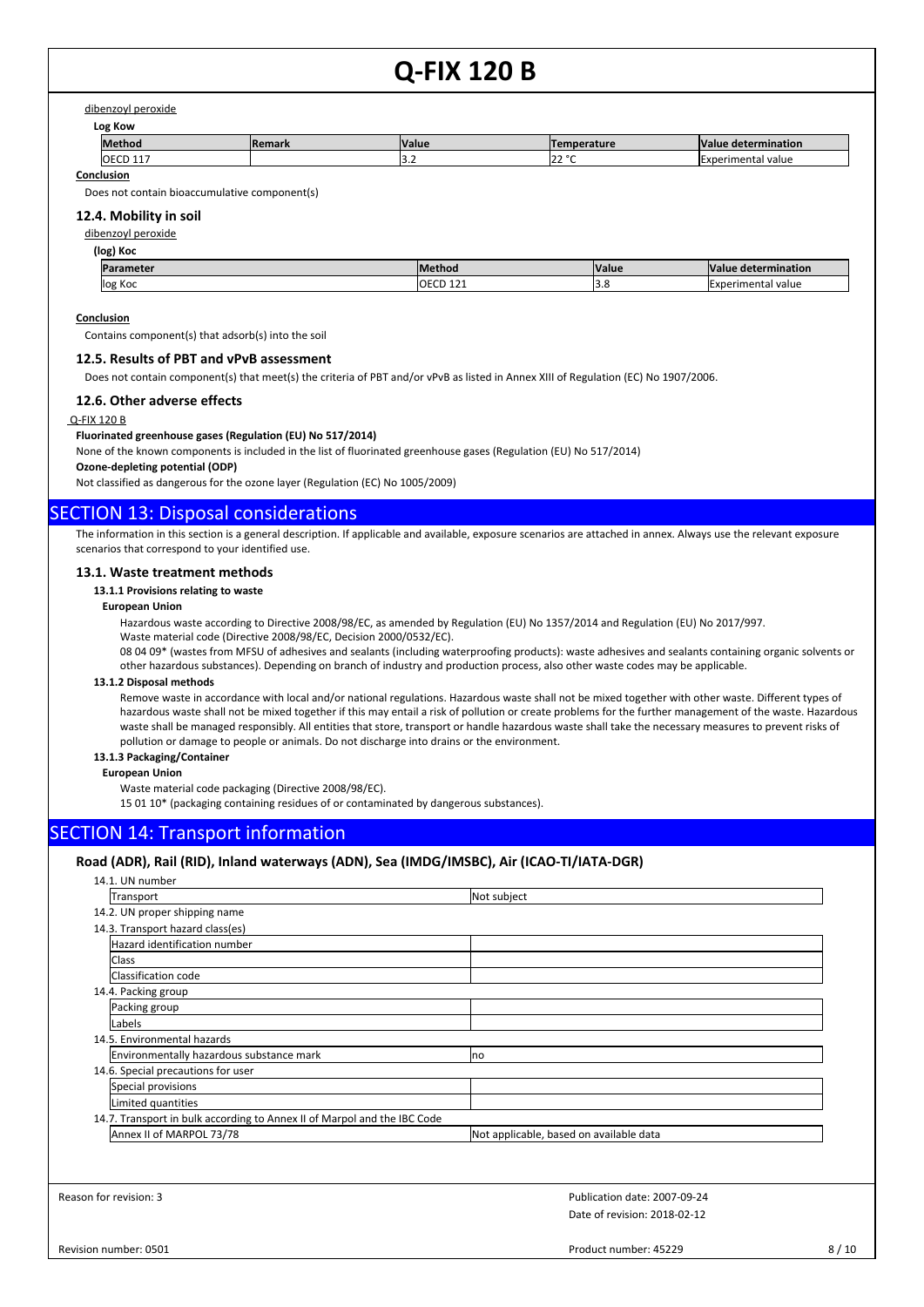|                                                           | <b>SECTION 15: Regulatory information</b>                                                                                                                                                                                                                                            |
|-----------------------------------------------------------|--------------------------------------------------------------------------------------------------------------------------------------------------------------------------------------------------------------------------------------------------------------------------------------|
|                                                           | 15.1. Safety, health and environmental regulations/legislation specific for the substance or mixture                                                                                                                                                                                 |
| <b>European legislation:</b>                              |                                                                                                                                                                                                                                                                                      |
| VOC content Directive 2010/75/EU                          |                                                                                                                                                                                                                                                                                      |
| VOC content                                               | Remark                                                                                                                                                                                                                                                                               |
| 4.3%                                                      |                                                                                                                                                                                                                                                                                      |
| <b>National legislation Belgium</b><br>Q-FIX 120 B        |                                                                                                                                                                                                                                                                                      |
| No data available                                         |                                                                                                                                                                                                                                                                                      |
| <b>National legislation The Netherlands</b>               |                                                                                                                                                                                                                                                                                      |
| Q-FIX 120 B                                               |                                                                                                                                                                                                                                                                                      |
| Waterbezwaarlijkheid                                      | B(3)                                                                                                                                                                                                                                                                                 |
| <b>National legislation France</b>                        |                                                                                                                                                                                                                                                                                      |
| Q-FIX 120 B<br>No data available                          |                                                                                                                                                                                                                                                                                      |
|                                                           |                                                                                                                                                                                                                                                                                      |
| <b>National legislation Germany</b><br>Q-FIX 120 B        |                                                                                                                                                                                                                                                                                      |
| <b>WGK</b>                                                | 1; Classification water polluting based on the components in compliance with Verwaltungsvorschrift wassergefährdender                                                                                                                                                                |
|                                                           | Stoffe (VwVwS) of 27 July 2005 (Anhang 4)                                                                                                                                                                                                                                            |
| dibenzoyl peroxide<br>TA-Luft                             | 5.2.5;                                                                                                                                                                                                                                                                               |
|                                                           |                                                                                                                                                                                                                                                                                      |
| <b>National legislation United Kingdom</b><br>Q-FIX 120 B |                                                                                                                                                                                                                                                                                      |
| No data available                                         |                                                                                                                                                                                                                                                                                      |
| Other relevant data                                       |                                                                                                                                                                                                                                                                                      |
| Q-FIX 120 B                                               |                                                                                                                                                                                                                                                                                      |
| No data available                                         |                                                                                                                                                                                                                                                                                      |
| dibenzoyl peroxide                                        |                                                                                                                                                                                                                                                                                      |
| TLV - Carcinogen                                          | Benzoyl peroxide; A4                                                                                                                                                                                                                                                                 |
| IARC - classification                                     | 3; Benzoyl peroxide                                                                                                                                                                                                                                                                  |
| 15.2. Chemical safety assessment                          |                                                                                                                                                                                                                                                                                      |
|                                                           | No chemical safety assessment has been conducted for the mixture.                                                                                                                                                                                                                    |
|                                                           |                                                                                                                                                                                                                                                                                      |
|                                                           |                                                                                                                                                                                                                                                                                      |
|                                                           | <b>SECTION 16: Other information</b>                                                                                                                                                                                                                                                 |
|                                                           | Full text of any H-statements referred to under heading 3:                                                                                                                                                                                                                           |
|                                                           | H241 Heating may cause a fire or explosion.                                                                                                                                                                                                                                          |
| H319 Causes serious eye irritation.                       | H317 May cause an allergic skin reaction.                                                                                                                                                                                                                                            |
|                                                           | H372 Causes damage to organs through prolonged or repeated exposure if inhaled.                                                                                                                                                                                                      |
|                                                           |                                                                                                                                                                                                                                                                                      |
| $(*)$                                                     | INTERNAL CLASSIFICATION BY BIG                                                                                                                                                                                                                                                       |
| CLP (EU-GHS)<br><b>DMEL</b>                               | Classification, labelling and packaging (Globally Harmonised System in Europe)<br><b>Derived Minimal Effect Level</b>                                                                                                                                                                |
| <b>DNEL</b>                                               | Derived No Effect Level                                                                                                                                                                                                                                                              |
| EC50                                                      | <b>Effect Concentration 50 %</b>                                                                                                                                                                                                                                                     |
| ErC50                                                     | EC50 in terms of reduction of growth rate                                                                                                                                                                                                                                            |
| LC50                                                      | Lethal Concentration 50 %                                                                                                                                                                                                                                                            |
| LD50                                                      | Lethal Dose 50 %                                                                                                                                                                                                                                                                     |
| <b>NOAEL</b>                                              | No Observed Adverse Effect Level                                                                                                                                                                                                                                                     |
| <b>NOEC</b>                                               | No Observed Effect Concentration                                                                                                                                                                                                                                                     |
| OECD                                                      | Organisation for Economic Co-operation and Development                                                                                                                                                                                                                               |
| PBT<br>PNEC                                               | Persistent, Bioaccumulative & Toxic<br>Predicted No Effect Concentration                                                                                                                                                                                                             |
| <b>STP</b>                                                | <b>Sludge Treatment Process</b>                                                                                                                                                                                                                                                      |
| vPvB                                                      | very Persistent & very Bioaccumulative                                                                                                                                                                                                                                               |
|                                                           |                                                                                                                                                                                                                                                                                      |
|                                                           | The information in this safety data sheet is based on data and samples provided to BIG. The sheet was written to the best of our ability and                                                                                                                                         |
|                                                           | according to the state of knowledge at that time. The safety data sheet only constitutes a guideline for the safe handling, use, consumption,                                                                                                                                        |
|                                                           | storage, transport and disposal of the substances/preparations/mixtures mentioned under point 1. New safety data sheets are written from<br>time to time. Only the most recent versions may be used. Old versions must be destroyed. Unless indicated otherwise word for word on the |